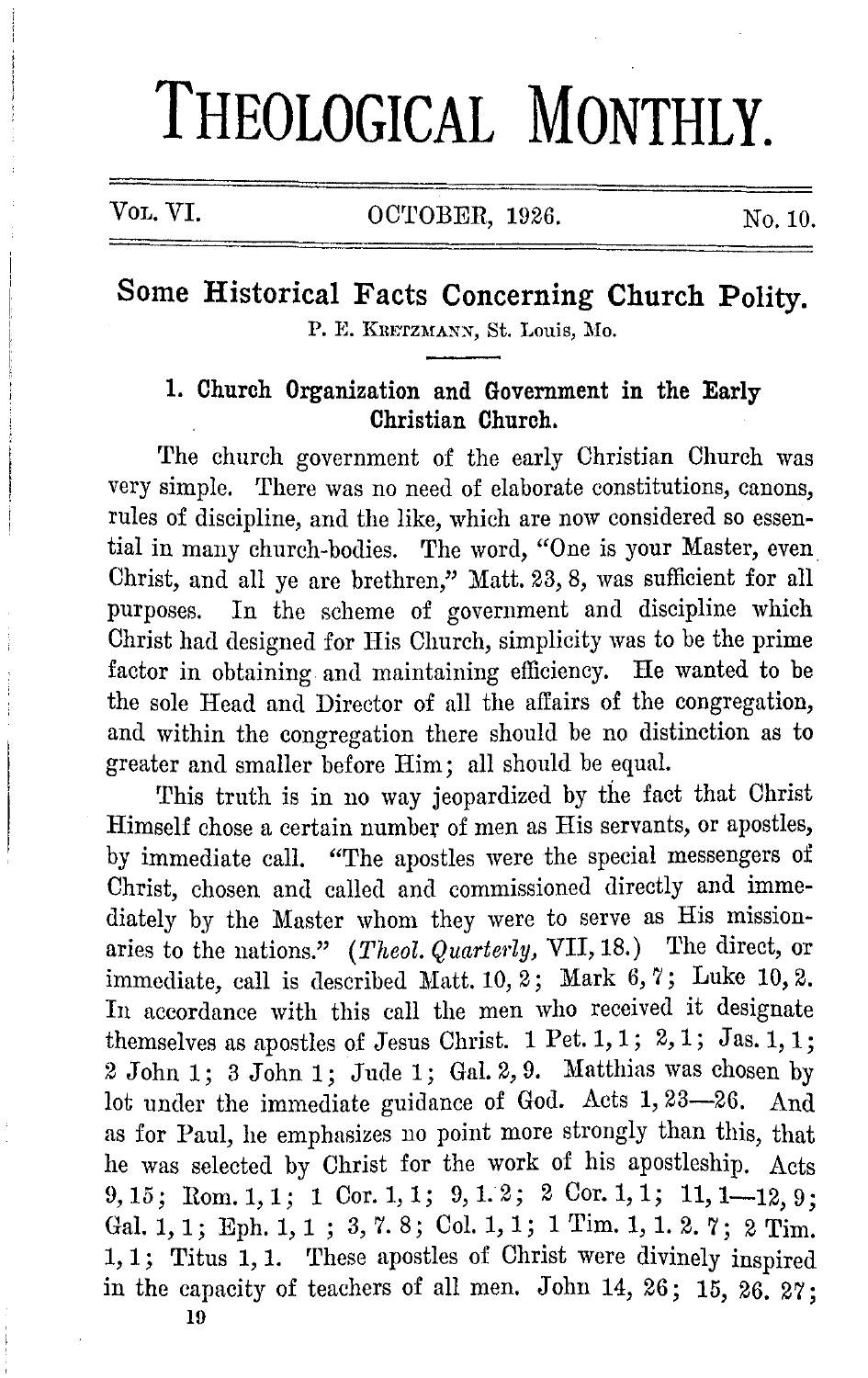## **BOOK REVIEW.**

The Idolatry of the Lodge. Sermon preached in the Ev. Luth. Church of Our Redeemer, St. Louis, Mo., and published at request by L. Buchheimer. 10 pages. 6 cts. (Concordia Publishing House. *I*, Concordia Publishing House, St. Louis, Mo.)

This sermon on lodgery so pleased the members of the local Church of Our Redeemer that they requested Pastor Buchheimer to publish it and distribute it among its members. Concordia Publishing House, by publishing it as a tract widens its sphere of influence, and we hope that many brethren in the ministry will order it and distribute it in their congregations. Pastor Buchheimer attacks lodgery on only one point, its idolatry, but that point he makes se clear that any Christian open to conviction must see the sinfulness of lodge-membership. The sermon is divided into three parts: "1. Idolatry - what is it?  $2$ . Where is it to be found among us? 3. How may we combat it?" A striking parallel is drawn between the idolatry of the Roman Catholic Church and that of the lodges, and it is pointed out that, since a Lutheran Christian cannot be a member of the Roman Catholic Church, he can much less hold membership in the lodge. As most of the graduates of our St. Louis Seminary are personally acquainted with Pastor Buchheimer, we need not multiply words in recommending this very serviceable tract. MUELLER.

#### Does the Teaching of Christian Science Agree with the Teaching of the BibleP By *Rev. H. A. Heinekc.* 57 pages. (Wartburg Publishing House, Chicago.)

The purpose of this excellent tract on the delusions of Christian Science is to show that neither its distinctive nor its incidental teachings may be reconciled with Scriptural truth. Denying the fundamental tenets of Christianity concerning God, the Holy Scriptures, the vicarious suffering and death of Jesus, the resurrection, the Day of Judgment, miracles, the existence of angels and devils, the Sacraments, it rests upon purely paganistic ground. The reasons why its antichristian tenets attract many "Christians" are because they attract the "natural man" and because many deluded sufferers simply try it "as a last resort to get well." The author very earnestly warns Christians against "trying Christian Science to get well" and states the reasons why such a step is not only displeasing to God, but also hurtful to the soul's salvation. To those looking for a new refutation of the pernicious cult of Christian Science we cordially recommend this tract. MUELLER.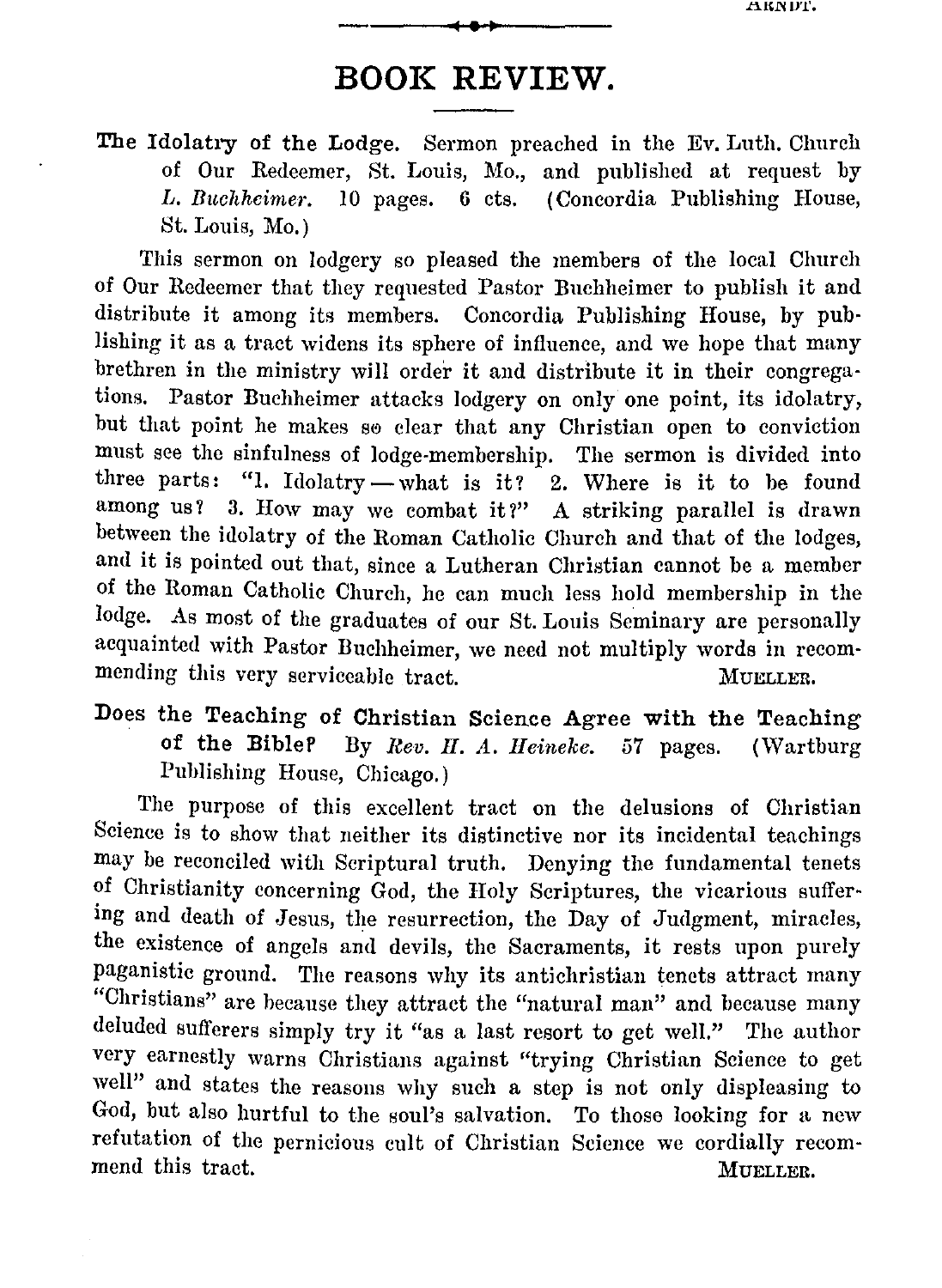The History of Religions. By *E. Washburn Hopkins, Ph. D., LL. D.*, Professor of Sanskrit and Comparative Philology, Yale University. 596 pages; with Index, 624. \$1.50. (Macmillan Publishing Co., New York.)

In this book Dr. Hopkins covers a vast field. After discussing definitions of religions and the classifications of the faiths of mankind, he passes to the presentation of primitive religions as found in Africa, Polynesia, Japan, Central Asia, and North America, to the religions of Mexico, Central and South America, of the Celts, the Teutons, and of the Slavic peoples, closing his review with a discussion of Israelitism, Islam and Christianity. The book is packed with facts, an epitome and useful compendium for ready reference, which is both scientific and thoroughgoing, setting forth not only the origins and main tenets of the various religions, but giving also a brief history of doctrine. In his study of religions Dr. Hopkins did not discover the great line of demarcation, which Prof. F. Max Mueller so clearly pointed out - the distinction between the one religion of faith and the many heterodox and man-made religions of work. He states that no "religion is altogether heterodox," p. 11, and his opinion of the religion of Christ and Christianity is that of a modernistic agnostic, who has failed to understand the essence of Christianity and refuses to acknowledge its superiority and divine sublimity. The chapter discussing "The Religion of Christ and Christianity," between which the author makes a distinction, is full of glaring mistakes, caused by the writer's apathetic and modernistic viewpoint, and mars the pleasure of perusing this in so many respects admirable book. The contract of the contract of the multiple book.

Sermons for Days We Observe. By *Frederick F. Shannon*, Minister of Central Church, Chicago. \$1.50. (Geo. H. Doran Co., New York.)

Here we have a collection of sermons which were preached on New Year's Day, Lincoln's Birthday, Thanksgiving Day, etc. There are eleven addresses in all. One funeral address has been inserted. The reader will soon perceive that Dr. Shannon has fine literary gifts. The book does not cut a bad figure when considered as a collection of essays. But to call these productions sermons is like a dagger's thrust for our homiletic sensibilities. The Scripture-texts usually are there, but they are not duly explained and applied. Dr. Shannon is not a preacher of great doctrines or Bible-truths, but an interesting entertainer, who satisfies our craving for the esthetic. Such Scripture-truths as he does offer usually do not refer to the heart of Christianity, the great doctrines of sin and grace, but are of a subordinate nature found far away from the paths of controversy. A.

The Christ of the Indian Road. By *E. Stanley Jones.* \$1.00. (The Abingdon Press, New York and Cincinnati.)

The writer of this little volume is a Methodist missionary, who seems to have been remarkably successful in his work in India. What he insists on is that "Christ, not creeds, has to be preached to the heathen world if we wish to see it Christianized, and that Christians must be more saintly in their lives." The book is experiencing a tremendous sale, having run through eight editions since September, 1925. The title means,